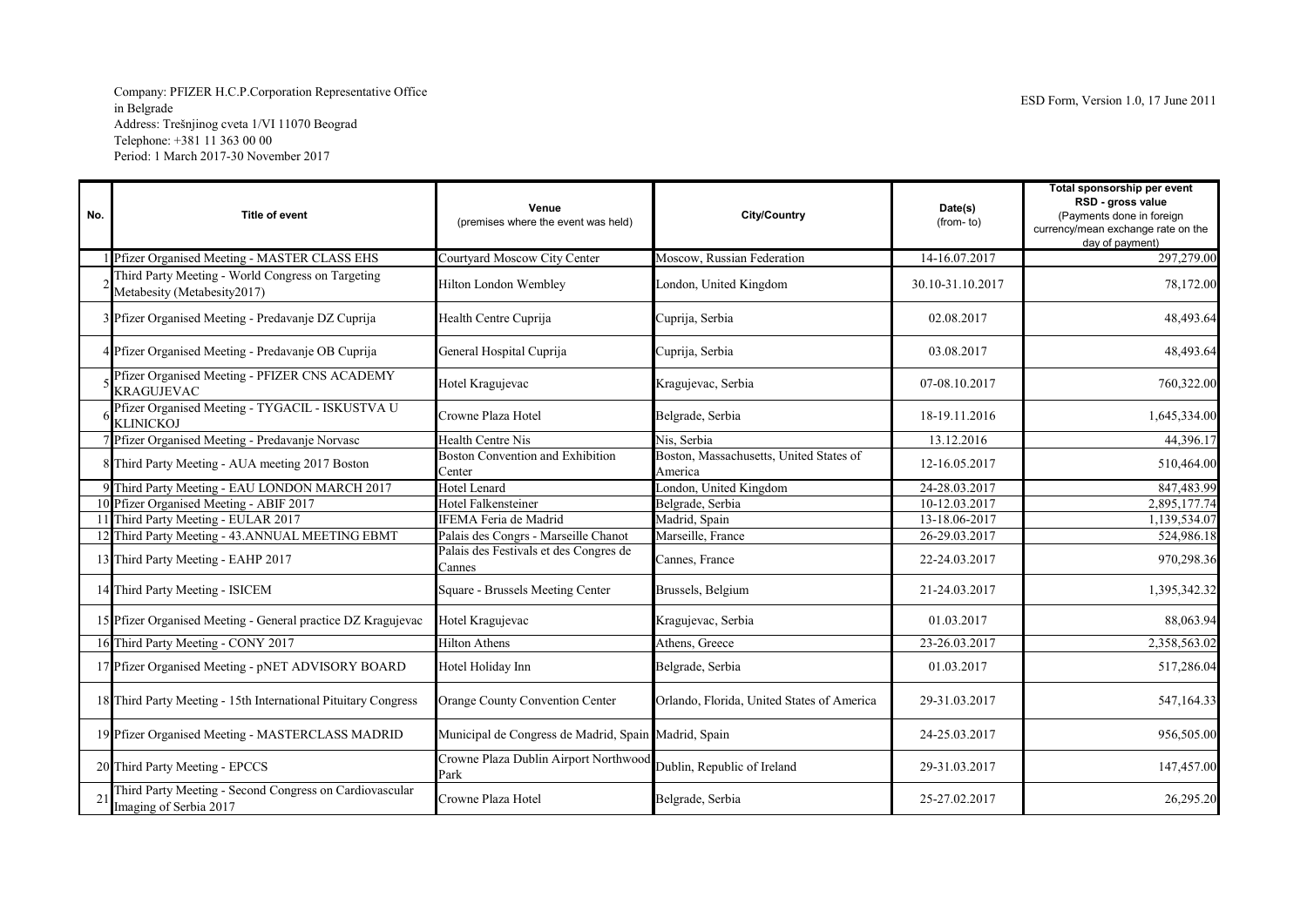| No. | Title of event                                                                                  | Venue<br>(premises where the event was held)                          | City/Country                                | Date(s)<br>(from-to) | Total sponsorship per event<br>RSD - gross value<br>(Payments done in foreign<br>currency/mean exchange rate on the<br>day of payment) |
|-----|-------------------------------------------------------------------------------------------------|-----------------------------------------------------------------------|---------------------------------------------|----------------------|----------------------------------------------------------------------------------------------------------------------------------------|
|     | 22 Third Party Meeting - EPA 2017                                                               | Firenze Fiera Congress & Exhibition<br>Center (Palazzo dei Congressi) | Florence, Italy                             | 01-04.04.2017        | 2,217,039.06                                                                                                                           |
|     | 23 Third Party Meeting - ESA 2017                                                               | PalExpo                                                               | Geneva, Switzerland                         | 03-05.06.2017        | 73,638.00                                                                                                                              |
|     | 24 Third Party Meeting - NATA Symposium                                                         | Firenze Fiera Congress & Exhibition<br>Center (Palazzo dei Congressi) | Florence, Italy                             | 20-21.04.2017        | 46,753.57                                                                                                                              |
|     | 25 Pfizer Organised Meeting - Predavanje Eliquis                                                | Norveska kuca                                                         | Gornji Milanovac, Serbia                    | 28.02.2017           | 125,096.94                                                                                                                             |
|     | 26 Third Party Meeting - Pracsis 2017                                                           | Hotel M Best Western                                                  | Belgrade, Serbia                            | 03-04.03.2017        | 7,437.60                                                                                                                               |
|     | 27 Pfizer Organised Meeting - PFER Meeting                                                      | Mala fabrika ukusa - sala za konferencije Belgrade, Serbia            |                                             | 30.03.2017           | 134,294.68                                                                                                                             |
|     | 28 Third Party Meeting - EIKCS MINHEN 2017                                                      | The Westin Grand Munich                                               | Munich, Germany                             | 21-22.04.2017        | 215,486.05                                                                                                                             |
|     | 29 Pfizer Organised Meeting - Predavanje Revatio                                                | Emergency Centre of Serbia                                            | Belgrade, Serbia                            | 08.03.2017           | 83,037.09                                                                                                                              |
|     | 30 Third Party Meeting - WCO IOF ESCEO                                                          | Firenze Fiera Congress & Exhibition<br>Center (Palazzo dei Congressi) | Florence, Italy                             | 22.03.-26.03.2017    | 31,750.00                                                                                                                              |
|     | 31 Third Party Meeting - IBFM 2017                                                              | The Dan Jerusalem Hotel                                               | Jerusalem. Israel                           | 09-12.05.2017        | 222,510.00                                                                                                                             |
|     | 32 Pfizer Organised Meeting - CNS AKADEMIJA                                                     | Hotel Izvor, Arandjelovac                                             | Arandjelovac, Serbia                        | 03-05.03.2017        | 2,585,289.91                                                                                                                           |
|     | 33 Third Party Meeting - ECCMID 2017                                                            | Reed Messe Wien GmbH                                                  | Vienna, Austria                             | 22-25.04.2017        | 500,709.24                                                                                                                             |
|     | 34 Pfizer Organised Meeting - Nep tearapija fokus na pregabalin General Hospital Sombor         |                                                                       | Sombor, Serbia                              | 15.03.2017           | 65,033.23                                                                                                                              |
|     | Third Party Meeting - I SIMPOZIJUM BOLNICKIH<br><b>FARMACEUTA</b>                               | Falkenstainer hotel                                                   | Belgrade, Serbia                            | 07-08.04.2017        | 171,921.33                                                                                                                             |
| 36  | Pfizer Organised Meeting - Haemophilia Preceptorship<br>Course                                  | London Marriott Hotel Marble Arch                                     | London, United Kingdom                      | 13-15.03.2017        | 105,811.00                                                                                                                             |
|     | Pfizer Organised Meeting - Hormon rasta                                                         | Hotel Tadz                                                            | Novi Pazar, Serbia                          | 14.03.2017           | 196,199.15                                                                                                                             |
|     | Pfizer Organised Meeting - UPPS                                                                 | Master Congress Centre                                                | Novi Sad, Serbia                            | 07-09.04.2017        | 335,351.65                                                                                                                             |
|     | 39 Pfizer Organised Meeting - Bol                                                               | General Hospital Vrsac                                                | Vrsac, Serbia                               | 17.03.2017           | 113,830.86                                                                                                                             |
|     | 40 Pfizer Organised Meeting - Predavanje Eliquis                                                | General Hospital Pancevo                                              | Pancevo, Serbia                             | 16.03.2017           | 63,831.43                                                                                                                              |
|     | 41 Pfizer Organised Meeting - Threee country meeting                                            | Hotel Hyatt Regency                                                   | Belgrade, Serbia                            | 01.04.2017           | 4,273,442.18                                                                                                                           |
|     | 42 Pfizer Organised Meeting - Sortis predavanje                                                 | Institute for treatment and rehabilitation                            | Niska Banja, Serbia                         | 15.03.2017           | 167,459.52                                                                                                                             |
|     | Third Party Meeting - VIII PROLECNI SIMPOZIJUM<br>ANEST                                         | Hotel Tami Residence                                                  | Nis, Serbia                                 | 21-23.04.2017        | 142,320.00                                                                                                                             |
|     | 44 Pfizer Organised Meeting - Predavanje Sermion                                                | General Hospital Pozarevac                                            | Pozarevac, Serbia                           | 22.03.2017           | 98,276.12                                                                                                                              |
|     | 45 Pfizer Organised Meeting - PFIZER CNS AKADEMIJA                                              | Hotel Galerija                                                        | Subotica, Serbia                            | 17-18.03.2017        | 1,005,892.88                                                                                                                           |
|     | 46 Third Party Meeting - ASCO CONGRESS 2017                                                     | McCormick Place                                                       | Chicago, Illinois, United States of America | 02-06.06.2017        | 3,860,699.00                                                                                                                           |
|     | 47 Pfizer Organised Meeting - PREDAVANJE NISKA BANJA Institute for treatment and rehabilitation |                                                                       | Niska Banja, Serbia                         | 24.03.2017           | 50,420.43                                                                                                                              |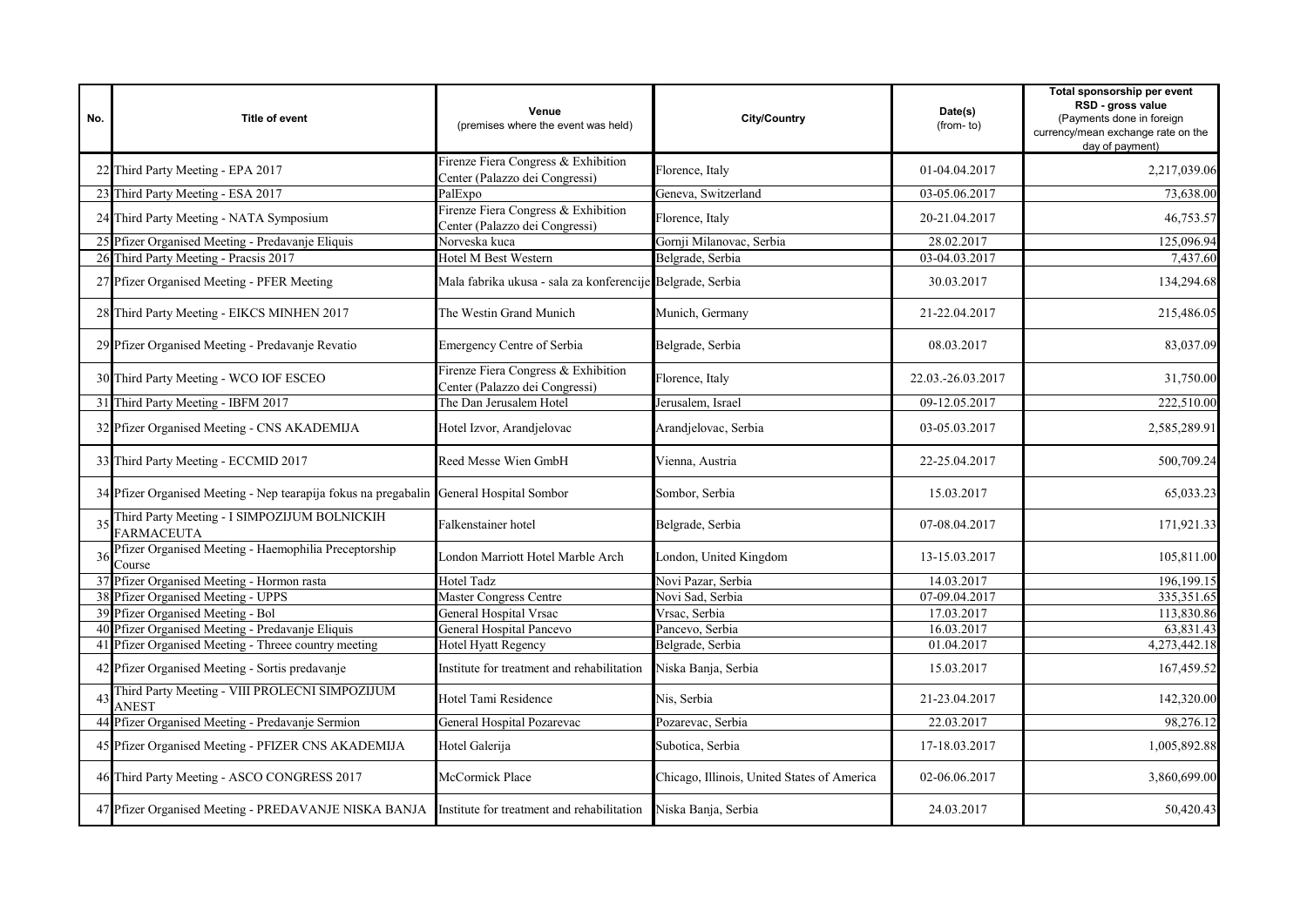| No. | <b>Title of event</b>                                                  | Venue<br>(premises where the event was held)           | <b>City/Country</b>    | Date(s)<br>(from-to) | Total sponsorship per event<br>RSD - gross value<br>(Payments done in foreign<br>currency/mean exchange rate on the<br>day of payment) |
|-----|------------------------------------------------------------------------|--------------------------------------------------------|------------------------|----------------------|----------------------------------------------------------------------------------------------------------------------------------------|
|     | Pfizer Organised Meeting - II PFIZER ANTI-INFEKTIV<br><b>AKADEMIJA</b> | Hotel Izvor                                            | Arandjelovac, Serbia   | 01-02.04.2017        | 2,617,983.44                                                                                                                           |
|     | 49 Pfizer Organised Meeting - ENDOCONNECT 2017                         | Hotel Royal Continental                                | Naples, Italy          | 16-17.05.2017        | 454,776.00                                                                                                                             |
|     | 50 Third Party Meeting - MUSoc 2017                                    | Dan Panorama Hotel                                     | Tel Aviv, Israel       | 14-19.10.2017        | 314,685.00                                                                                                                             |
|     | 51 Pfizer Organised Meeting - Predavanje Sortis                        | <b>Health Centre Cacak</b>                             | Cacak, Serbia          | 06.06.2017           | 50,456.35                                                                                                                              |
|     | Pfizer Organised Meeting - 8TH FRENC/SERBIAN ONCO<br><b>CONGRES</b>    | Rectorate Hall, University of Novi Sad                 | Novi Sad, Serbia       | 21-22.04.2017        | 345,098.62                                                                                                                             |
|     | 53 Third Party Meeting - ESVM 2017                                     | Messe Graz                                             | Graz, Austria          | 07-09.05.2017        | 159,054.66                                                                                                                             |
|     | 54 Pfizer Organised Meeting - Predavanje inspra/sortis                 | Hotel Hill                                             | Jagodina, Serbia       | 10.05.2017           | 132,172.65                                                                                                                             |
|     | Pfizer Organised Meeting - PREDAVANJE PAH<br><b>SUBOTICA</b>           | General Hospital Subotica                              | Subotica, Serbia       | 19.04.2017           | 172,141.50                                                                                                                             |
|     | 56 Pfizer Organised Meeting - PREDAVANJE SUTENT                        | General Hospital Sombor                                | Sombor, Serbia         | 07.04.2017           | 138,370.98                                                                                                                             |
|     | 57 Third Party Meeting - HEART FAILURE PARIZ                           | Paris Congress Centre                                  | Paris, France          | 29.04.-02.05.2017    | 1,234,981.75                                                                                                                           |
|     | 58 Third Party Meeting - 57. INCP                                      | Hotel Park Plaza Histria                               | Pula, Croatia          | 24-27.05.2017        | 74,754.00                                                                                                                              |
|     | 59 Pfizer Organised Meeting - Predavanje Inspra                        | Hotel Vojvodina                                        | Zrenjanin, Serbia      | 16.05.2017           | 69,931.51                                                                                                                              |
|     | 60 Pfizer Organised Meeting - Predavanje Zoloft                        | Vetrenjaca                                             | Pancevo, Serbia        | 12.04.2017           | 81,135.03                                                                                                                              |
|     | 61 Third Party Meeting - Basics 2017                                   | Hotel M                                                | Belgrade, Serbia       | 10-11.04.2017        | 34,477.42                                                                                                                              |
|     | Pfizer Organised Meeting - Predavanje Sortis                           | Pfizer office                                          | Belgrade, Serbia       | 25.04.2017           | 89,246.54                                                                                                                              |
| 63  | Third Party Meeting - EACTA 2017                                       | Maritim Hotel                                          | Berlin, Germany        | 19-21.04.2017        | 203,066.00                                                                                                                             |
|     | 64 Third Party Meeting - 29th European Congress of Pathology           | Amsterdam RAI Exhibition &<br><b>Convention Centre</b> | Amsterdam, Netherlands | 02-06.09.2017        | 191,258.00                                                                                                                             |
|     | 65 Pfizer Organised Meeting - Predavanje Inspra                        | Hotel Tulip Inn                                        | Belgrade, Serbia       | 26.04.2017           | 104,128.46                                                                                                                             |
|     | 66 Third Party Meeting - EULAR 2017                                    | IFEMA Feria de Madrid                                  | Madrid, Spain          | 13-18.06.2017        | 116,495.00                                                                                                                             |
|     | 67 Third Party Meeting - ECE LISABON                                   | Lisbon, Congress Centre                                | Lisbon, Portugal       | 20-23.05.2017        | 2,191,388.95                                                                                                                           |
|     | 68 Third Party Meeting - KONGRES GLAUKOMATOLOGA                        | <b>Hotel Grand</b>                                     | Kopaonik, Serbia       | 12-14.05.2017        | 618,124.13                                                                                                                             |
| 69  | Pfizer Organised Meeting - XXIII CONGRESS OF<br>UROLOGISTS             | Crowne Plaza Hotel                                     | Belgrade, Serbia       | 21-22.04.2017        | 118,598.20                                                                                                                             |
|     | 70 Pfizer Organised Meeting - Vojvodina GP forum                       | Hotel Vrdnicka kula                                    | Vrdnik, Serbia         | 28-29.04.2017        | 435,813.50                                                                                                                             |
|     | 71 Pfizer Organised Meeting - Predavanje Inspra                        | Military Medical Academy                               | Belgrade, Serbia       | 27.04.2017           | 71,202.55                                                                                                                              |
|     | 72 Third Party Meeting - EUROCVP KONGRES                               | NH Vittorio Veneto                                     | Rome, Italy            | 26-28.05.2017        | 78,351.19                                                                                                                              |
|     | 73 Pfizer Organised Meeting - Mini simpozijum Sortis                   | <b>Hotel New City</b>                                  | Nis, Serbia            | 26.04.2017           | 170,877.88                                                                                                                             |
|     | 74 Third Party Meeting - EULAR                                         | Hotel Melia Avenida America                            | Madrid, Spain          | 12-14.06.2017        | 354,719.76                                                                                                                             |
|     | Third Party Meeting - DUNAVSKA LIGA PROTIV<br><b>TROMBOZE</b>          | Hotel Alexander Palace                                 | Skopje, Macedonia      | 18-20.05.2017        | 78,870.00                                                                                                                              |
|     | 76 Third Party Meeting - MCM                                           | Sheraton Catania Hotel & Conference<br>Center          | Catania, Italy         | 28-30.05.2017        | 141,645.00                                                                                                                             |
|     | 77 Third Party Meeting - DUNAVSKA LIGA                                 | Hotel Aleksandar Palace                                | Skopje, Macedonia      | 18-20.05.2017        | 236,563.15                                                                                                                             |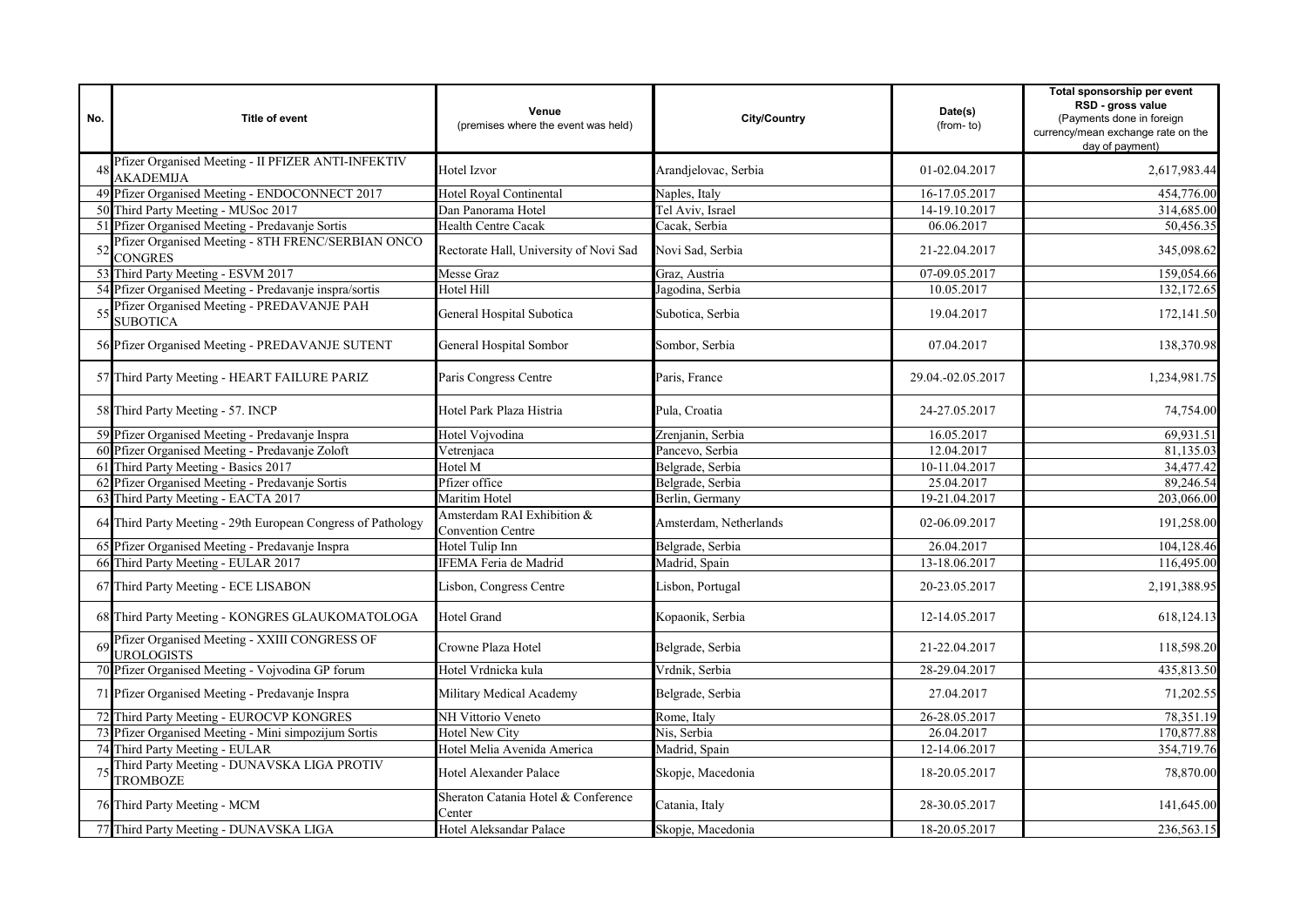| No. | <b>Title of event</b>                                                                          | Venue<br>(premises where the event was held)                  | <b>City/Country</b>      | Date(s)<br>(from-to) | Total sponsorship per event<br>RSD - gross value<br>(Payments done in foreign<br>currency/mean exchange rate on the<br>day of payment) |
|-----|------------------------------------------------------------------------------------------------|---------------------------------------------------------------|--------------------------|----------------------|----------------------------------------------------------------------------------------------------------------------------------------|
|     | 78 Pfizer Organised Meeting - Sastanak hormon rasta                                            | Serbian Medical Society Krusevac                              | Krusevac, Serbia         | 25.04.2017           | 250,952.80                                                                                                                             |
|     | 79 Pfizer Organised Meeting - Sastanak hormon rasta                                            | Hotel Zelengora                                               | Kragujevac, Serbia       | 27.04.2017           | 267,501.19                                                                                                                             |
|     | 80 Third Party Meeting - ESC                                                                   | Fira Gran Via                                                 | Barcelona, Spain         | 26-30.08.2017        | 1,766,531.00                                                                                                                           |
|     | Pfizer Organised Meeting - Lyrica u terapiji Generalizovanog<br>anksioznog poremecaja u praksi | Restoran Tema                                                 | Cacak, Serbia            | 19.04.2017           | 74,972.03                                                                                                                              |
|     | Third Party Meeting - I regionalni kongres internisticke<br>onkologije                         | Valamar Lacroma Dubrovnik                                     | Dubrovnik, Croatia       | 04-06.05.2017        | 615,639.00                                                                                                                             |
|     | 83 Pfizer Organised Meeting - Predavanje Norvasc                                               | Hotel Izvor Arandjelovac                                      | Arandjelovac, Serbia     | 19-21.05.2017        | 2,288,421.32                                                                                                                           |
|     | 84 Pfizer Organised Meeting - Mini simpozijum Sermion                                          | Restoran Klasik                                               | Sabac, Serbia            | 20.04.2017           | 247,759.85                                                                                                                             |
|     | 85 Third Party Meeting - ESOC                                                                  | Congresove Centrum Praha                                      | Prague, Czech Republic   | 16-18.05.2017        | 1.803.796.95                                                                                                                           |
| 86  | Pfizer Organised Meeting - ALK WORKSHOP                                                        | University Hospital Antwerp (UZA)                             | Antwerp, Belgium         | 15.05.2017           | 382,376.00                                                                                                                             |
|     | Pfizer Organised Meeting - LYRICA U<br>NEUROPSIHIJATRIJSKOJ PRAKSI                             | Clinic for Mental Disorders Dr Laza<br>Lazarevic              | Belgrade, Serbia         | 25.04.2017           | 140,526.10                                                                                                                             |
|     | Pfizer Organised Meeting - Predavanje Zoloft                                                   | General Hospital Smederevo                                    | Smederevo, Serbia        | 26.04.2017           | 96,991.50                                                                                                                              |
|     | 89 Pfizer Organised Meeting - TTR FAP                                                          | Hotel Falkensteiner                                           | Belgrade, Serbia         | 27.04.2017           | 427,158.19                                                                                                                             |
| Qf  | Third Party Meeting - Simpozijum Uloga radioloskih metoda<br>u dijagnostici plucnih oboljenja  | Medical Faculty of Nis                                        | Nis, Serbia              | 21.04.2017           | 16,800.00                                                                                                                              |
| 91  | Pfizer Organised Meeting - Predavanje Lyrica                                                   | Special Psychiatry Hospital                                   | Vrsac, Serbia            | 08.05.2017           | 71,644.88                                                                                                                              |
|     | Third Party Meeting - EVROPSKI BRONHOLOSKI<br><b>KONGRES</b>                                   | Crowne Plaza Hotel                                            | Belgrade, Serbia         | 27-30.04.2017        | 238,934.00                                                                                                                             |
|     | 93 Pfizer Organised Meeting - Simpozijum Lyrica                                                | General Hospital Subotica                                     | Subotica, Serbia         | 11.05.2017           | 11,238.50                                                                                                                              |
|     | Third Party Meeting - International Conference on Childhood<br>Obesity - CIOI 2017             | The Champaulimaud Congress Centre                             | Lisbon, Portugal         | 05-08.07.2017        | 364,884.00                                                                                                                             |
|     | 95 Third Party Meeting - ISTH 2017                                                             | CityCube Berlin and Messe Berlin<br><b>Exhibition Grounds</b> | Berlin, Germany          | 08-13.07.2017        | 352,843.28                                                                                                                             |
|     | 96 Pfizer Organised Meeting - Simpozijum CNS                                                   | Health Centre Kralievo                                        | Kraljevo, Serbia         | 10.05.2017           | 151,270.55                                                                                                                             |
|     | Third Party Meeting - 4TH EUROPEAN PNEUMO<br>UPDATE                                            | Aula der Wissenschaften                                       | Vienna, Austria          | 09-10.06.2017        | 159,899.00                                                                                                                             |
|     | Pfizer Organised Meeting - Simpozijum Lyrica                                                   | Health Centra Ub                                              | Ub. Serbia               | 09.05.2017           | 103,603.36                                                                                                                             |
|     | 99 Pfizer Organised Meeting - Predavanje Eliquis                                               | Clinical Centre of Serbia                                     | Belgrade, Serbia         | 15.05.2017           | 82,109.63                                                                                                                              |
|     | 100 Pfizer Organised Meeting - Radionica Sortis                                                | Hotel Zira, Belgrade                                          | Belgrade, Serbia         | 01.06.2017           | 133,449.60                                                                                                                             |
|     | 101 Third Party Meeting - Aktuelnosti u kardiologiji                                           | Institute for treatment and rehabilitation                    | Niska Banja, Serbia      | 26-27.05.2017        | 277,691.42                                                                                                                             |
|     | 102 Pfizer Organised Meeting - HAEMO SUMMIT                                                    | Hotel Slon                                                    | Ljubljana, Slovenia      | 02.06.2017           | 1,152,650.50                                                                                                                           |
|     | 103 Pfizer Organised Meeting - Radionica Eliquis                                               | Medigroup Hospital                                            | Belgrade, Serbia         | 17.05.2017           | 359,061.73                                                                                                                             |
|     | 104 Pfizer Organised Meeting - Predavanje Sortis                                               | Health Centre Gornji Milanovac                                | Gornji Milanovac, Serbia | 30.06.2017           | 52,781.50                                                                                                                              |
|     | 105 Pfizer Organised Meeting - Sastanak hormon rasta                                           | Hotel Tulip In                                                | Belgrade, Serbia         | 29.05.2017           | 278,963.08                                                                                                                             |
|     | 106 Pfizer Organised Meeting - Sastanak hormon rasta                                           | Health Centre Kraljevo                                        | Kraljevo, Serbia         | 09-10.06.2017        | 191,828.26                                                                                                                             |
|     | 107 Third Party Meeting - 25. EAES                                                             | Messe Frankfurt                                               | Frankfurt, Germany       | 14-17.06.2017        | 67,990.00                                                                                                                              |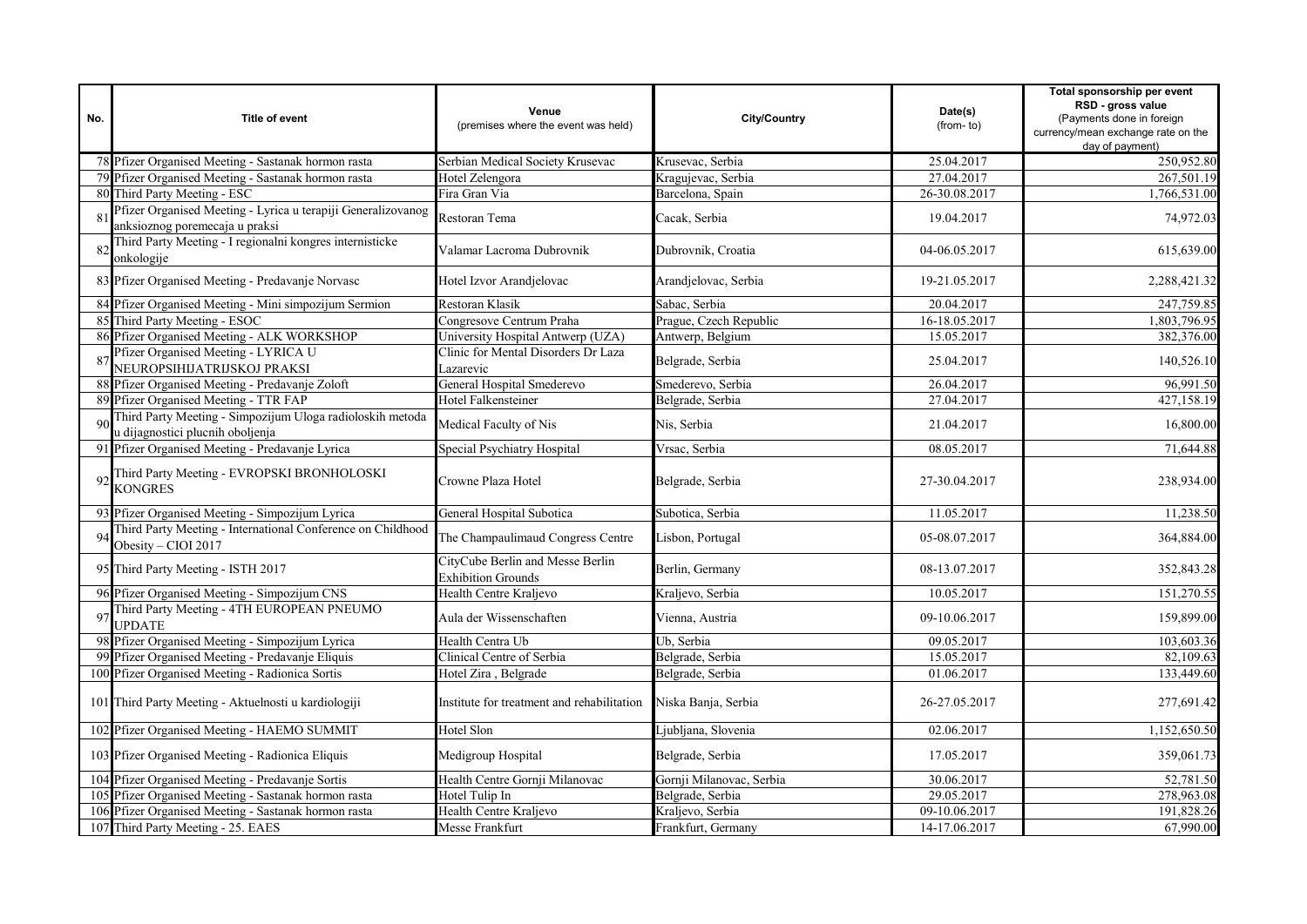| No. | <b>Title of event</b>                                                         | Venue<br>(premises where the event was held)      | City/Country                                       | Date(s)<br>(from-to) | Total sponsorship per event<br>RSD - gross value<br>(Payments done in foreign<br>currency/mean exchange rate on the<br>day of payment) |
|-----|-------------------------------------------------------------------------------|---------------------------------------------------|----------------------------------------------------|----------------------|----------------------------------------------------------------------------------------------------------------------------------------|
|     | 108 Pfizer Organised Meeting - SHAPE MEETING                                  | Maritim Hotel                                     | Berlin, Germany                                    | 16-17.06.2017        | 449,911.00                                                                                                                             |
|     | 109 Third Party Meeting - 13th Oncology Conress                               | REMISENS PREMIUM HOTEL<br>KVARNER                 | Opatija, Croatia                                   | 21-24.06.2017        | 51,305.00                                                                                                                              |
|     | 110 Third Party Meeting - 7th World Glaucoma Congress                         | Messukeskus Helsinki, Expo and<br>Convention      | Helsinki, Finland                                  | 28.06.-01.07.2017    | 512,942.00                                                                                                                             |
|     | 111 Pfizer Organised Meeting - GP FORUM                                       | Hotel Galerija                                    | Subotica, Serbia                                   | 02-04.06.2017        | 1,739,058.86                                                                                                                           |
|     | 112 Pfizer Organised Meeting - GP FORUM ARANDJELOVAC Hotel Izvor Arandjelovac |                                                   | Arandjelovac, Serbia                               | 09.06-11.06.2017     | 4,393,530.49                                                                                                                           |
|     | 113 Pfizer Organised Meeting - 3. CNS FORUM                                   | Hotel Falkensteiner                               | Belgrade, Serbia                                   | 26-28.05.2017        | 5,198,948.39                                                                                                                           |
|     | 114 Third Party Meeting - EuroCMR 2017                                        | Clarion Congress Hotel                            | Prague, Czech Republic                             | 24-27.05.2017        | 120,290.00                                                                                                                             |
|     | 115 Third Party Meeting - ECE                                                 | Centro de Congressos de Lisboa (CCL)              | Lisbon, Portugal                                   | 20-23.05.2017        | 175,732.62                                                                                                                             |
|     | 116 Pfizer Organised Meeting - Gaucher Disease Symposium                      | Hotel Hilton                                      | Tel Aviv, Israel                                   | 14-15.06.2017        | 369,554.00                                                                                                                             |
|     | 117 Pfizer Organised Meeting - Predavanje Sortis                              | Hotel Constantine the Great                       | Belgrade, Serbia                                   | 28.06.2017           | 71,299.45                                                                                                                              |
|     | 118 Pfizer Organised Meeting - Predavanje Tygacil                             | Clinical Centre of Serbia                         | Belgrade, Serbia                                   | 01.06.2017           | 88,883.62                                                                                                                              |
|     | 119 Pfizer Organised Meeting - Edukacija Ibrance                              | Hotel Falkensteiner                               | Belgrade, Serbia                                   | 12.06.2017           | 69,468.32                                                                                                                              |
|     | 120 Pfizer Organised Meeting - Predavanje Tygacil                             | Clinical Centre of Serbia                         | Belgrade, Serbia                                   | 08.06.2017           | 169,669.05                                                                                                                             |
|     | 121 Third Party Meeting - ACR 2017                                            | San Diego Convention Center                       | San Diego, California, United States of<br>America | 02-09.11.2017        | 2,119,561.00                                                                                                                           |
|     | 122 Third Party Meeting - PEDIJATRISKA SKOLA                                  | Hotel Mona                                        | Zlatibor, Serbia                                   | 18-24.06.2017        | 591,507.80                                                                                                                             |
|     | 123 Third Party Meeting - EHA 2017                                            | Congress Centre                                   | Madrid, Spain                                      | 22-25.06.2017        | 261,249.00                                                                                                                             |
|     | 124 Pfizer Organised Meeting - Predavanje Refacto                             | General Hospital Pirot                            | Pirot, Serbia                                      | 07.06.2017           | 161,627.92                                                                                                                             |
|     | 125 Pfizer Organised Meeting - Predavanje Eliquis                             | Hotel My Place                                    | Nis, Serbia                                        | 13.06.2017           | 244,751.94                                                                                                                             |
|     | 126 Pfizer Organised Meeting - MASTER CLASS Refacto                           | Hotel Falkensteiner                               | Belgrade, Serbia                                   | 16-17.06.2017        | 245,200.00                                                                                                                             |
|     | 127 Third Party Meeting - Kongres internista                                  | Hotel Mona                                        | Zlatibor, Serbia                                   | 01-04.06.2017        | 39,380.00                                                                                                                              |
|     | 128 Pfizer Organised Meeting - KBC ZVEZDARA                                   | <b>KBC</b> Zvezdara                               | Belgrade, Serbia                                   | 09.06.2017           | 162,930.81                                                                                                                             |
|     | 129 Third Party Meeting - ESH MILANO                                          | North Wing                                        | Milan, Italy                                       | 16-19.06.2017        | 1,263,109.19                                                                                                                           |
|     | 130 Pfizer Organised Meeting - Predavanje Eliquis                             | Pfizer office                                     | Belgrade, Serbia                                   | 27.06.2017           | 116, 147. 71                                                                                                                           |
|     | 131 Third Party Meeting - EFIC Course                                         | Hotel Galaxy                                      | Krakow, Poland                                     | 25-29.06.2017        | 52,082.00                                                                                                                              |
|     | 132 Pfizer Organised Meeting - Predavanje Sortis                              | Health Care Centre Zvezdara                       | Belgrade, Serbia                                   | 27.06.2017           | 56,686.14                                                                                                                              |
|     | 133 Pfizer Organised Meeting - Predavanje Eliquis                             | Pfizer office                                     | Belgrade, Serbia                                   | 12.06.2017           | 132,597.50                                                                                                                             |
|     | 134 Pfizer Organised Meeting - Predavanje Sermion                             | Health Centre Krusevac                            | Krusevac, Serbia                                   | 29.06.2017           | 9,139.00                                                                                                                               |
|     | 135 Pfizer Organised Meeting - Predavanje Eliquis                             | Clinical Hospital Centre Zemun                    | Belgrade, Serbia                                   | 06.07.2017           | 102,779.28                                                                                                                             |
|     | 136 Pfizer Organised Meeting - Predavanje Sortis                              | Health Centre Zemun                               | Belgrade, Serbia                                   | 29.06.2017           | 53,396.83                                                                                                                              |
|     | 137 Third Party Meeting - Simpozijum o urgentnoj medicini                     | St. Bernardin Congress Center                     | Portoroz, Slovenia                                 | 15-17.06.2017        | 48,623.81                                                                                                                              |
|     | 138 Pfizer Organised Meeting - Predavanje Sermion                             | General Hospital Zrenjanin                        | Zrenjanin, Serbia                                  | 16.06.2017           | 178,189.49                                                                                                                             |
|     | 139 Third Party Meeting - PRES 2017                                           | Megaron Athens International<br>Conference Center | Athens, Greece                                     | 14-17.09.2017        | 236,096.00                                                                                                                             |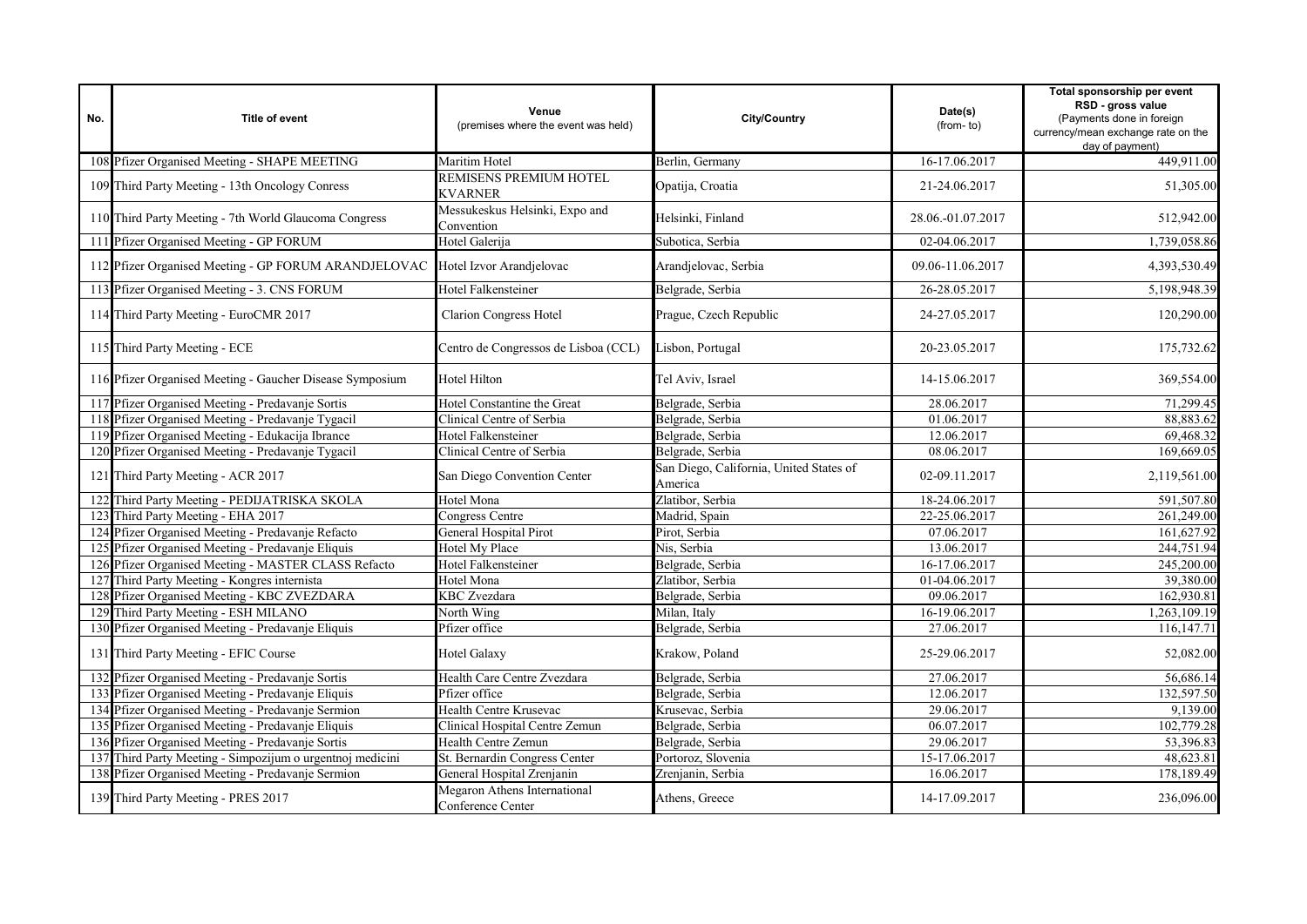| No. | Title of event                                                           | Venue<br>(premises where the event was held)                          | <b>City/Country</b>    | Date(s)<br>(from-to) | Total sponsorship per event<br>RSD - gross value<br>(Payments done in foreign<br>currency/mean exchange rate on the<br>day of payment) |
|-----|--------------------------------------------------------------------------|-----------------------------------------------------------------------|------------------------|----------------------|----------------------------------------------------------------------------------------------------------------------------------------|
|     | 140 Pfizer Organised Meeting - EDUKACIJA ZA PATOLOGE                     | Faculty of Medicine, Belgrade                                         | Belgrade, Serbia       | 07.07.2017           | 110,215.02                                                                                                                             |
|     | 141 Pfizer Organised Meeting - Predavanje Sermion                        | Restaurant Tri kosa                                                   | Valjevo, Serbia        | 29.06.2017           | 179,791.93                                                                                                                             |
|     | 142 Pfizer Organised Meeting - Radionica Sortis                          | Health Centre Vracar                                                  | Belgrade, Serbia       | 04.07.2017           | 47.915.03                                                                                                                              |
|     | 143 Third Party Meeting - Sastanak hematookologija Novi Sad              | Institute for Health Protection of<br>Children and Youth of Vojvodina | Novi Sad, Serbia       | 28.06.2017           | 62,300.00                                                                                                                              |
|     | 144 Pfizer Organised Meeting - Predavanje bolnica Sveti Sava             | Special hospital for Cardiovascular Sveti<br>Sava                     | Belgrade, Serbia       | 29.06.2017           | 115,378.76                                                                                                                             |
|     | 145 Pfizer Organised Meeting - Predavanje Eliquis                        | Military Medical Academy                                              | Belgrade, Serbia       | 29.06.2017           | 64,509.88                                                                                                                              |
| 146 | Third Party Meeting - IX ECPD MEDJUNARODNA<br>LETNJA SKOLA               | Hotel Splendid                                                        | Becici, Montenegro     | 26-30.06.2017        | 185,583.00                                                                                                                             |
|     | 147 Pfizer Organised Meeting - TYGACIL U LECENJU CIAI                    | Clinical Centre Nis                                                   | Nis. Serbia            | 06.07.2017           | 160,612.48                                                                                                                             |
|     | 148 Third Party Meeting - HISPA simpozijum                               | Hotel Palisad                                                         | Zlatibor, Serbia       | 17.09.2017           | 240,988.41                                                                                                                             |
|     | 149 Third Party Meeting - ECNP                                           | Palais des Congrès de Paris                                           | Paris, France          | 02-05.09.2017        | 1,215,622.90                                                                                                                           |
|     | 150 Third Party Meeting - X EFIC                                         | Bella Center Copenhagen                                               | Copenhagen, Denmark    | 06-09.09.2017        | 2,858,047.45                                                                                                                           |
|     | 151 Third Party Meeting - KONGRES REUMATOLOGA 2017                       | Hotel Kragujevac                                                      | Kragujevac, Serbia     | 23-26.09.2017        | 945,170.14                                                                                                                             |
|     | 152 Third Party Meeting - ESC                                            | Fira Gran Via                                                         | Barcelona, Spain       | 26-30.08.2017        | 2,049,769.00                                                                                                                           |
|     | 153 Third Party Meeting - Metabesity2017                                 | <b>Hilton London Wembley</b>                                          | London, United Kingdom | 30-31.10.2017        | 14,889.90                                                                                                                              |
|     | 154 Third Party Meeting - ESC Fellowship                                 | Fira Gran Via                                                         | Barcelona, Spain       | 25-30.08.2017        | 70,421.38                                                                                                                              |
|     | 155 Pfizer Organised Meeting - AAD 2017                                  | Hotel Falkensteiner                                                   | Belgrade, Serbia       | 13-15.10.2017        | 1,312,871.15                                                                                                                           |
|     | 156 Pfizer Organised Meeting - National IMID Meeting                     | Institute for Diseases of Thyroid Gland<br>and Metabolism - Cigota    | Zlatibor, Serbia       | 01.09.2017           | 269,480.53                                                                                                                             |
|     | 157 Pfizer Organised Meeting - Physio School                             | <b>Hotel City</b>                                                     | Ljubljana, Slovenia    | 03-04.10.2017        | 488,855.00                                                                                                                             |
|     | 158 Pfizer Organised Meeting - Predavanje Sermion                        | Special Psychiatry Hospital                                           | Vrsac, Serbia          | 04.09.2017           | 84,348.20                                                                                                                              |
| 159 | Third Party Meeting - KONGRES UROLOSKE SEKCIJE<br>SLD-A                  | Hotel Crowne Plaza                                                    | Belgrade, Serbia       | 28-30.09.2017        | 159,729.45                                                                                                                             |
|     | 160 Third Party Meeting - ESCP 2017                                      | CityCube Berlin and Messe Berlin<br><b>Exhibition Grounds</b>         | Berlin, Germany        | 20-22.09.2017        | 33,230.00                                                                                                                              |
|     | 161 Third Party Meeting - ECRS BERLIN                                    | Seminaris Science & Conference Center<br>The Dahlem                   | Berlin, Germany        | 14-16.09.2017        | 182,774.90                                                                                                                             |
|     | 162 Third Party Meeting - Niski pedijatrijski dani                       | Faculty of Medicine, Nis                                              | Nis. Serbia            | 05-07.10.2017        | 301,684.29                                                                                                                             |
|     | 163 Pfizer Organised Meeting - Predavanje Sortis                         | Hotel Crystal                                                         | Kraljevo, Serbia       | 20.09.2017           | 64,743.15                                                                                                                              |
|     | 164 Pfizer Organised Meeting - Predavanje Sortis                         | General Hospital Uzice                                                | Uzice, Serbia          | 29.09.2017           | 57,894.64                                                                                                                              |
|     | 165 Third Party Meeting - AROME 2017                                     | Hotel Mediteran                                                       | Budva, Montenegro      | 04-07.10.2017        | 195,685.42                                                                                                                             |
|     | 166 Pfizer Organised Meeting - TTP FAP Masterclass                       | Eurostar Das Artes                                                    | Porto, Portugal        | 07-08.09.2017        | 4,800.00                                                                                                                               |
|     | 167 Pfizer Organised Meeting - EXPERT PANEL MEETING                      | Aeroklub Beograd                                                      | Belgrade, Serbia       | 15.09.2017           | 833,137.91                                                                                                                             |
|     | 168 Third Party Meeting - ESVS 2017                                      | Lyon Congress Center                                                  | Lyon, France           | 19-22.09.2017        | 419,204.91                                                                                                                             |
|     | 169 Third Party Meeting - KONGRES UOS                                    | Hotel Izvor                                                           | Arandjelovac, Serbia   | 21-24.09.2018        | 607,295.19                                                                                                                             |
| 170 | Third Party Meeting - ADVANCED PAIN MEDICINE<br>ULTRASOUND MEET UP FORUM | Vinnitsa                                                              | Vinnytsia, Ukraine     | 13-14.10.2017        | 46,505.00                                                                                                                              |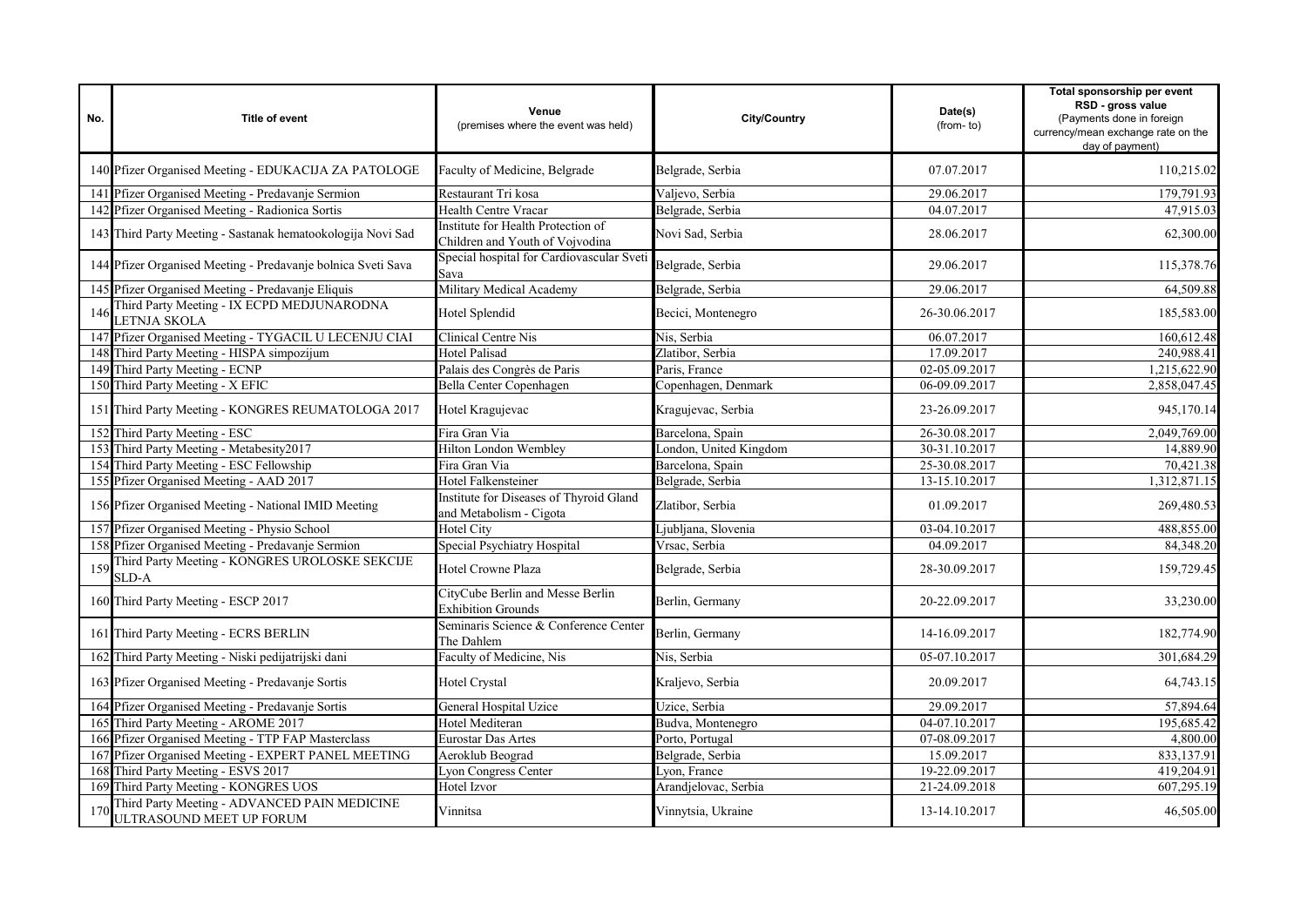| No. | Title of event                                                             | Venue<br>(premises where the event was held)      | City/Country                         | Date(s)<br>(from-to) | Total sponsorship per event<br>RSD - gross value<br>(Payments done in foreign<br>currency/mean exchange rate on the<br>day of payment) |
|-----|----------------------------------------------------------------------------|---------------------------------------------------|--------------------------------------|----------------------|----------------------------------------------------------------------------------------------------------------------------------------|
|     | 171 Pfizer Organised Meeting - EXPERT PANEL MEETING                        | Hotel Falkensteiner                               | Belgrade, Serbia                     | 22.09.2017           | 822,703.90                                                                                                                             |
|     | 172 Pfizer Organised Meeting - 8TH ONCOLOGY FORUM                          | Hilton Warsaw Hotel and Conference<br>Centre      | Warsaw, Poland                       | 27-28.09.2017        | 350,964.00                                                                                                                             |
|     | 173 Third Party Meeting - ISTH - TPM                                       | Hotel Saint Petersburg                            | Saint Petersburg, Russian Federation | 12-14.10.2017        | 81,377.00                                                                                                                              |
|     | 174 Pfizer Organised Meeting - Predavanje Hormon rasta                     | Hotel Vojvodina                                   | Zrenjanin, Serbia                    | 03.10.2017           | 246,566.10                                                                                                                             |
|     | 175 Pfizer Organised Meeting - Predavanje Inspra                           | Health Centre Zvezdara                            | Belgrade, Serbia                     | 02.10.2017           | 97,227.78                                                                                                                              |
|     | 176 Third Party Meeting - MSUS Course                                      | Best Western Hotel M, Belgrade                    | Belgrade, Serbia                     | 05-07.10.2017        | 85,466.00                                                                                                                              |
|     | 177 Pfizer Organised Meeting - IBRANCE Advisory Board                      | Hotel Crowne Plaza                                | Belgrade, Serbia                     | 22.09.2017           | 1,211,621.63                                                                                                                           |
|     | 178 Pfizer Organised Meeting - Predavanje Kucna nega                       | Health Centre Nis                                 | Nis, Serbia                          | 28.09.2017           | 49,868.15                                                                                                                              |
|     | 179 Pfizer Organised Meeting - Predavanje Lyrica                           | General Hospital Sombor                           | Sombor, Serbia                       | 04.10.2017           | 95,493.26                                                                                                                              |
|     | 180 Pfizer Organised Meeting - Predavanje Aricept                          | Health Centre Uzice                               | Uzice, Serbia                        | 04.10.2017           | 54,713.00                                                                                                                              |
| 181 | Pfizer Organised Meeting - 8TH GLOBAL HAEMOPHILIA<br><b>SUMMIT</b>         | Rome Marriott Park Hotel                          | Rome, Italy                          | 28-30.09.2017        | 928,454.83                                                                                                                             |
|     | 182 Third Party Meeting - SfE BES 2017                                     | Harrogate Convention Centre                       | Harrogate, United Kingdom            | 06-08.11.2017        | 213,103.38                                                                                                                             |
|     | 183 Pfizer Organised Meeting - Predavanje Norvasc                          | Hotel Kragujevac                                  | Kragujevac, Serbia                   | 12.10.2017           | 148,388.13                                                                                                                             |
|     | 184 Third Party Meeting - 17 WPA CONGRESS                                  | Messe Berlin                                      | Berlin, Germany                      | 08-12.10.2017        | 429,701.52                                                                                                                             |
|     | 185 Third Party Meeting - ESCRS                                            | Feira Internacional de Lisboa                     | Lisbon, Portugal                     | 07-11.10.2017        | 61,991.26                                                                                                                              |
|     | 186 Third Party Meeting - Kongres Kardiologa Srbije KUKS                   | <b>Hotel Palisad</b>                              | Zlatibor, Serbia                     | 19-22.10.2017        | 1,810,114.23                                                                                                                           |
|     | 187 Pfizer Organised Meeting - Predavanje Sortis                           | Health Centre Ivanjica                            | Ivanjica, Serbia                     | 26.10.2017           | 94,941.80                                                                                                                              |
| 188 | Third Party Meeting - II Kongres hematologa i transfuziologa<br><b>BIH</b> | Radon Plaza Hotel                                 | Sarajevo, Bosnia and Herzegovina     | 26-28.10.2017        | 191,085.51                                                                                                                             |
|     | 189 Third Party Meeting - 18th EULAR Postgraduate Course                   | Hotel Crowne Plaza Belgrade                       | Belgrade, Serbia                     | 22-25.10.2017        | 754,119.16                                                                                                                             |
|     | 190 Pfizer Organised Meeting - Predavanje Sutent                           | Institute for Radiology and Oncology of<br>Serbia | Belgrade, Serbia                     | 24.10.2017           | 119,777.27                                                                                                                             |
|     | 191 Pfizer Organised Meeting - Predavanje Enbrel                           | Hotel My Place                                    | Nis, Serbia                          | 30.10.2017           | 322,088.93                                                                                                                             |
| 192 | Pfizer Organised Meeting - Endocrinology First Global<br>Summit            | InterContinental Athenaeum Athens                 | Athens. Greece                       | 26-27.10.2017        | 38,427.00                                                                                                                              |
| 193 | Pfizer Organised Meeting - Value Masterclass in<br>Rheumatology            | Mercure Hotel Amsterdam City                      | Amsterdam, Netherlands               | 16-17.11.2017        | 182,061.00                                                                                                                             |
|     | 194 Pfizer Organised Meeting - Predavanje hemofilija Krusevac              | Serbian Medical Society Krusevac                  | Krusevac, Serbia                     | 06.11.2017           | 168,667.04                                                                                                                             |
|     | 195 Third Party Meeting - KANCEROLOSKA NEDELJA                             | Hotel Crowne Plaza                                | Belgrade, Serbia                     | 08-11.11.2017        | 997,540.28                                                                                                                             |
|     | 196 Pfizer Organised Meeting - Predavanje Gadzin Han                       | Health Centre Gadzin Han                          | Gadzin Han, Serbia                   | 03.11.2017           | 85,616.52                                                                                                                              |
|     | 197 Pfizer Organised Meeting - Predavanje Inspra                           | <b>Belmedic Hospital</b>                          | Belgrade, Serbia                     | 14.11.2017           | 90,207.46                                                                                                                              |
|     | 198 Third Party Meeting - EHF                                              | Auditorium Parco della Musica                     | Rome, Italy                          | 01-03.12.2017        | 396,364.10                                                                                                                             |
| 199 | Pfizer Organised Meeting - Gaucher Disease CBC Meeting<br>Skopje           | Hotel Rusija                                      | Skopje, Macedonia                    | 03.11.2017           | 1,005,755.85                                                                                                                           |
|     | 200 Pfizer Organised Meeting - Masterclass Advances NVAF                   | Hotel Hilton                                      | Vienna, Austria                      | 24-25.11.2017        | 88,600.00                                                                                                                              |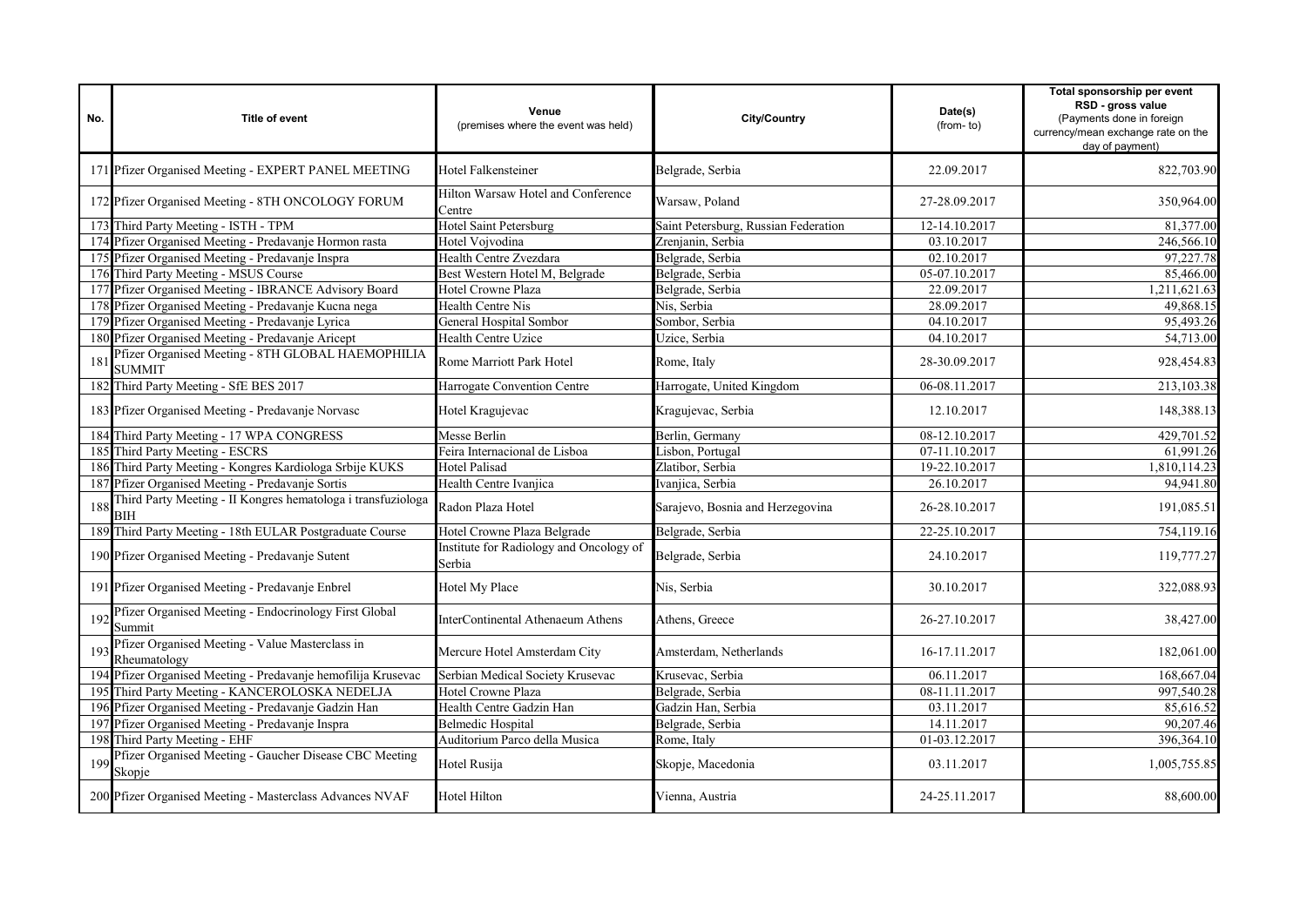| No. | <b>Title of event</b>                                                         | Venue<br>(premises where the event was held)               | <b>City/Country</b>                                                   | Date(s)<br>(from-to) | Total sponsorship per event<br>RSD - gross value<br>(Payments done in foreign<br>currency/mean exchange rate on the<br>day of payment) |
|-----|-------------------------------------------------------------------------------|------------------------------------------------------------|-----------------------------------------------------------------------|----------------------|----------------------------------------------------------------------------------------------------------------------------------------|
|     | 201 Pfizer Organised Meeting - Prader Willy Syndrome                          | Institute for Mother and Child Dr Vukan<br>Cupic           | Belgrade, Serbia                                                      | 09.11.2017           | 127,666.10                                                                                                                             |
|     | 202 Pfizer Organised Meeting - ALK WORKSHOP                                   | Istituto Oncologico                                        | Bologna, Italy                                                        | 17.11.2017           | 336,265.00                                                                                                                             |
| 203 | Pfizer Organised Meeting - Rana dijagnostika i lecenje RA i<br><b>SPA '17</b> | Hotel Falkensteiner                                        | Belgrade, Serbia                                                      | 10-11.11.2017        | 2,145,272.60                                                                                                                           |
|     | 204 Pfizer Organised Meeting - Sastanak Hemofilija                            | General Hospital Leskovac                                  | Leskovac, Serbia                                                      | 13.11.2017           | 157,541.82                                                                                                                             |
|     | 205 Third Party Meeting - ASH 2017                                            | Loyola University Medical<br>Center/Georgia World Congress | Chicago Illinois/Atlanta, Georgia, United<br><b>States of America</b> | 06-12.12.2017        | 343,830.00                                                                                                                             |
|     | 206 Third Party Meeting - EUROECHO IMAGING                                    | Centro de Congressos de Lisboa (CCL)                       | Lisbon, Portugal                                                      | 06-09.12.2017        | 265,883.57                                                                                                                             |
|     | 207 Third Party Meeting - ASCO 2018                                           | McCormick Palace                                           | Chicago, Illinois, United States of America                           | 01-05.06.2018        | 531,521.71                                                                                                                             |
|     | 208 Pfizer Organised Meeting - Sastanak Hemofilija Leskovac                   | Hotel Bosna                                                | Banja Luka, Bosnia and Herzegovina                                    | 24-25.11.2017        | 469,199.75                                                                                                                             |
|     | 209 Third Party Meeting - Simpozijum palijativne nege                         | Hotel Falkensteiner Belgrade                               | Belgrade, Serbia                                                      | 01-02.12.2017        | 44,427.00                                                                                                                              |
|     | 210 Third Party Meeting - CELCC 2017                                          | Hotel Radisson Blu Latvia                                  | Riga, Latvia                                                          | 01-03.12.2017        | 137,096.00                                                                                                                             |
|     | 211 Pfizer Organised Meeting - Predavanje Eliquis                             | <b>Hotel Dunav</b>                                         | Pozarevac, Serbia                                                     | 15.12.2017           | 259,529.85                                                                                                                             |
|     | 212 Pfizer Organised Meeting - Predavanje Sortis                              | Health Centre Kragujevac                                   | Kragujevac, Srbija                                                    | 05.12.2017           | 50,925.95                                                                                                                              |
|     | 213 Pfizer Organised Meeting - TTR FAP                                        | Vodenica                                                   | Skopje, Macedonia                                                     | 30.11.2017           | 594,090.09                                                                                                                             |
|     | 214 Pfizer Organised Meeting - Predavanje Sortis                              | <b>Hotel Marriott Courtyard</b>                            | Belgrade, Serbia                                                      | 08.12.2017           | 110,289.95                                                                                                                             |
|     | 215 Pfizer Organised Meeting - Predavanje Sortis                              | Hotel Balasevic                                            | Belgrade, Serbia                                                      | 14.12.2017           | 125,821.90                                                                                                                             |
|     | 216 Pfizer Organised Meeting - NOAC Workshop                                  | Pfizer office                                              | Belgrade, Serbia                                                      | 30.11.2017           | 189,533.77                                                                                                                             |
|     | 217 Third Party Meeting - EAHAD 2018                                          | Palacio Municipal Congress Centre                          | Madrid, Spain                                                         | 07-09.02.2018        | 1,964,479.00                                                                                                                           |
|     | 218 Third Party Meeting - EURO ECHO 2017                                      | Centro de Congressos de Lisboa                             | Lisbon, Portugal                                                      | 06-09.12.2017        | 328,403.62                                                                                                                             |
|     | 219 Third Party Meeting - EBCC 2017                                           | Centre de Convencions Internacional de<br>Barcelona        | Barcelona, Spain                                                      | 21-23.03.2018        | 402,467.00                                                                                                                             |
|     | 220 Third Party Meeting - MATAJCEV DAN 2018                                   | Hotel Triglav                                              | Bled, Slovenia                                                        | 26.01.2018           | 838,761.00                                                                                                                             |
|     | 221 Third Party Meeting - ASCO CONGRESS 2017                                  | McCormick Place                                            | Chicago, Illinois, United States of America                           | 02-06.06.2017        | 123,678.84                                                                                                                             |
|     | Third Party Meeting - MUSoc 2017                                              | Dan Panorama Hotel                                         | Tel Aviv, Israel                                                      | 14-19.10.2017        | 16,069.52                                                                                                                              |
|     | 223 Third Party Meeting - HEART FAILURE                                       | Paris Congress Centre                                      | Paris, France                                                         | 29.04.-02.05.2017    | 77,352.40                                                                                                                              |
|     | 224 Third Party Meeting - ESC                                                 | Fira Gran Via                                              | Barcelona, Spain                                                      | 26-30.08.2017        | 57,146.09                                                                                                                              |
| 225 | Third Party Meeting - ESOC                                                    | Congresove Centrum Praha                                   | Prague, Czech Republic                                                | 16-18.05.2017        | 43,404.57                                                                                                                              |
| 226 | Third Party Meeting - 4TH EUROPEAN PNEUMO<br><b>UPDATE</b>                    | Aula der Wissenschaften                                    | Vienna, Austria                                                       | 09-10.06.2017        | 12,251.81                                                                                                                              |
|     | 227 Third Party Meeting - 7th World Glaucoma Congress                         | Messukeskus Helsinki, Expo and<br>Convention               | Helsinki, Finland                                                     | 28.06-01.07.2017     | 35,319.62                                                                                                                              |
|     | 228 Third Party Meeting - ACR 2017                                            | San Diego Convention Center                                | San Diego, California, United States of<br>America                    | 02-09.11.2017        | 73,760.95                                                                                                                              |
| 229 | Third Party Meeting - PEDIJATRISKA SKOLA                                      | Hotel Mona                                                 | Zlatibor, Serbia                                                      | 18-24.06.2017        | 10,476.18                                                                                                                              |
|     | 230 Third Party Meeting - EHA 2017                                            | IFEMA - Feria de Madrid                                    | Madrid, Spain                                                         | 22-25.06.2017        | 16,772.00                                                                                                                              |
|     | 231 Third Party Meeting - ABC4 LISABON                                        | Centro de Congressos de Lisboa                             | Lisbon, Portugal                                                      | 02-04.11.2017        | 926,167.42                                                                                                                             |